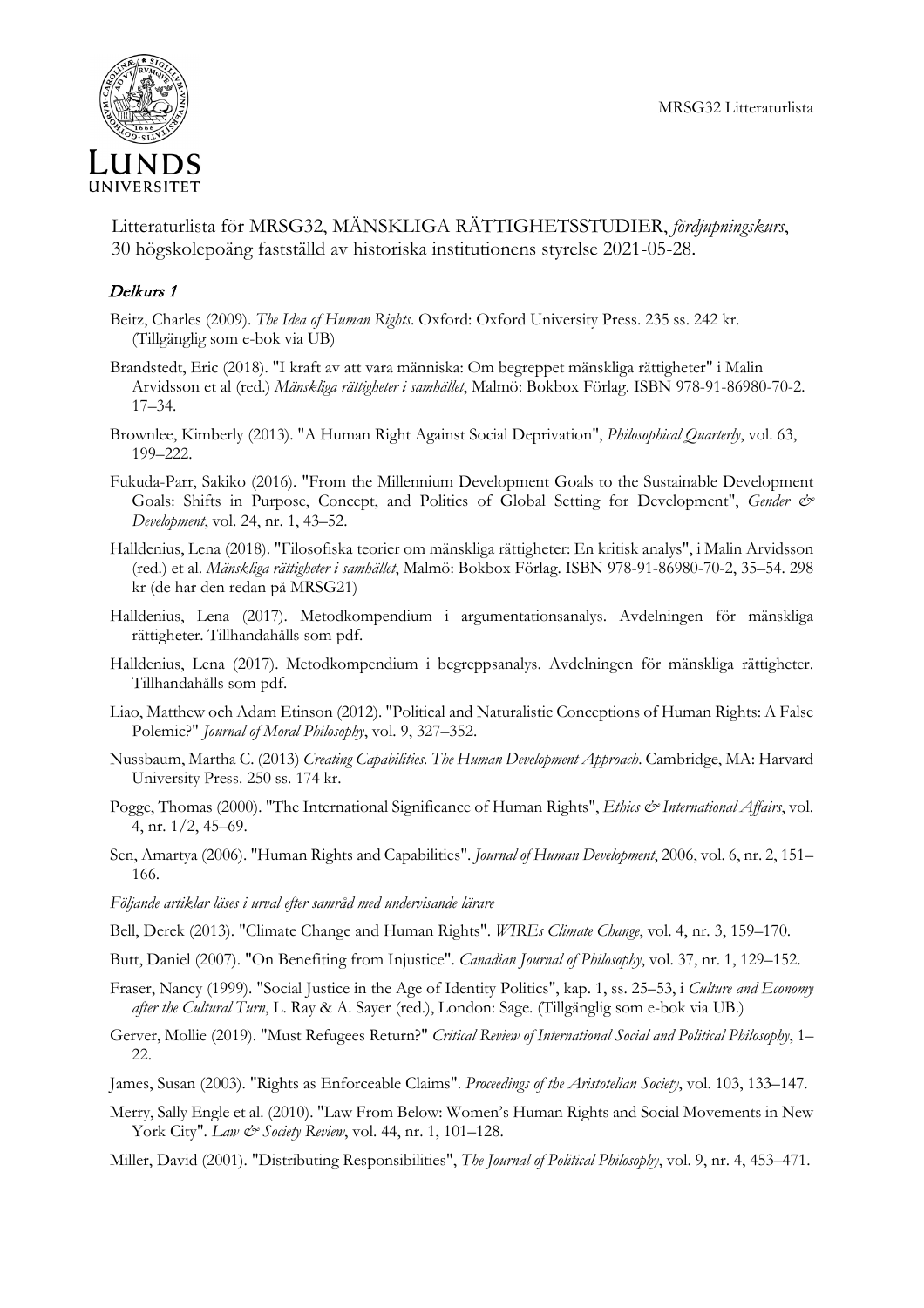- Reilly, Niamh (2007). "Cosmopolitan Feminism and Human Rights", *Hypatia: A Journal of Feminist Philosophy*, vol. 22, nr. 4, 180–198.
- Salomon, Margot E. (2011). "Why Should it Matter that Others Have More? Poverty, Inequality, and the Potential of International Human Rights Law". *Review of International Studies*, vol. 37, 2137–2155

Singer, Peter (1972). "Famine, Affluence, and Morality", *Philosophy & Public Affairs*, vol. 1, nr. 3, 229–243.

Young, Iris Marion (1988). "Five Faces of Oppression", *Philosophical Forum*, vol. 19, nr. 4, 270–291.

*Rekommenderad läsning*

Haslanger, Sally (2000). "Gender and Race: (What) are They? (What) do We Want Them to Be?" *Noûs*, vol. 34, nr. 1, 31–55.

*Annat studiematerial (max 100 s) kan tillkomma, efter lärares anvisningar.*

## Delkurs 2

- Andreassen, Bård A. Sano, Hans-Otto, McInerney-Lankford, Siobhán (red.) (2017). *Research Methods in Human Rights. A Handbook*. Cheltenham: Edward Elgar Publishing. (496 s.) (Finns som e-bok på universitetsbiblioteket.) (Utvalda kapitel: 1, 8, 12)
- Bergström, Göran & Boréus, Kristina (red.) (2018)*. Textens mening och makt: metodbok i samhällsvetenskaplig textanalys,* 4:e uppl. Lund: Studentlitteratur. (441 s.) 401 kr. (Utvalda kapitel: 1, 2, 6, 7, 8)
- Gonick, L. &, Smith, W. (2005). *The Cartoon Guide to Statistics*. New York: Collins Reference. (208 s.) 169 kr. (Utvalda kapitel: 1, 2)
- Leavy, Patricia (ed.) (2020). *The Oxford Handbook of Qualitative Research* (2nd edition). New York: Oxford University Press (1195 s.) (Finns som e-bok på universitetsbiblioteket). (Utvalda kapitel: 1, 3, 6)
- McConnell, Lee & Smith, Rhona K. M. (red.) (2018). *Research methods in human rights,* Abingdon: Oxon. (170 s.) 445 kr. (Utvalda kapitel: 1, 5, 6, 9)
- Rienecker, Lotte & Stray Jørgensen, Peter (2014). *Att skriva en bra uppsats*, 3:e uppl. Malmö: Liber. (397 s.) 318 kr.

Max 300 s. ytterligare läsning tillkommer i samband med seminarier och skriftliga uppgifter.

## *Referenslitteratur*

- Agnafors, Marcus & Magnus Levinsson (2019). *Att tänka uppsats Det vetenskapliga arbetets grundstruktur.*  Gleerups Utbildning AB. 229 kr.
- Ask, Sofia, *Hållbara texter: grunderna i formellt skrivande*, 2., [rev. och utök.] uppl. (2011). Stockholm: Liber. (96 s.) 156 kr.
- Eldén, Sara, *Forskningsetik: vägval i samhällsvetenskapliga studier* (2020). Lund: Studentlitteratur. (164 s.) 389 kr.
- Strunk, William, *The Elements of Style* (2017), Fourth edition. Pandora's Box Classics. (87 s.). (Finns som ebok på universitetsbiblioteket.).

*Svenska skrivregler,* Stockholm, Liber. (263 s.) 246 kr.

## Delkurs 3

*Följande kan valfritt användas som referenslitteratur:*